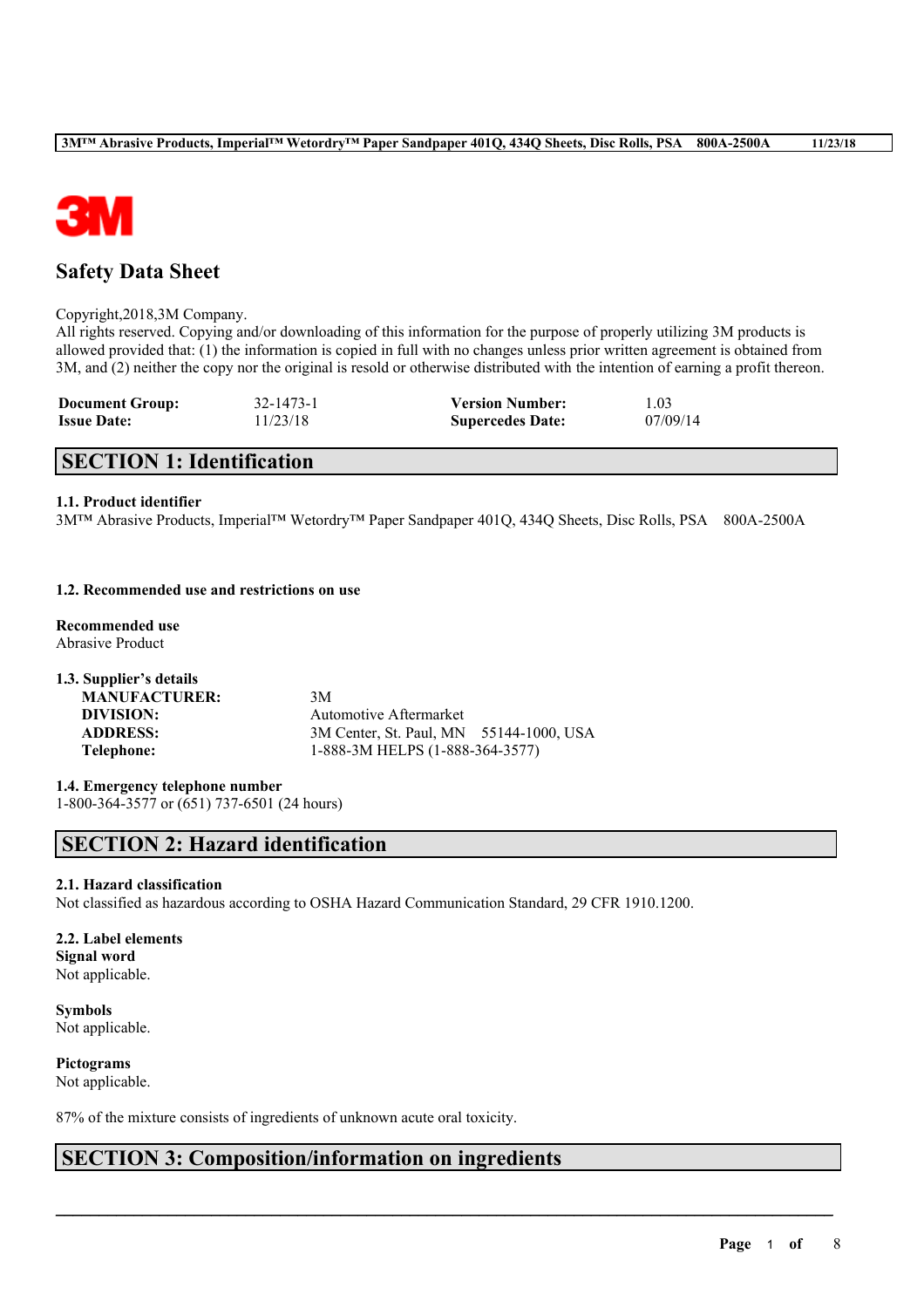| Ingredient              | C.A.S. No.     | $\%$ by Wt                      |
|-------------------------|----------------|---------------------------------|
| Silicon Carbide Mineral | $409 - 21 - 2$ | - 20<br>$5 -$                   |
| Carbon Black            | 1333-86-4      | $0.01 - 0.15$ Trade Secret<br>∗ |
| Cured Resin             | Mixture        | $5 - 25$                        |
| Paper Backing           | None           | $70 - 90$                       |
| <b>PSA</b>              | Mixture        | 0 -                             |

\*The specific chemical identity and/or exact percentage (concentration) of this composition has been withheld as a trade secret.

## **SECTION 4: First aid measures**

### **4.1. Description of first aid measures**

### **Inhalation:**

Remove person to fresh air. If you feel unwell, get medical attention.

### **Skin Contact:**

Wash with soap and water. If signs/symptoms develop, get medical attention.

### **Eye Contact:**

Flush with large amounts of water. Remove contact lenses if easy to do. Continue rinsing. If signs/symptoms persist, get medical attention.

### **If Swallowed:**

No need for first aid is anticipated.

### **4.2. Most important symptoms and effects, both acute and delayed**

See Section 11.1. Information on toxicological effects.

#### **4.3. Indication of any immediate medical attention and special treatment required** Not applicable

## **SECTION 5: Fire-fighting measures**

### **5.1. Suitable extinguishing media**

In case of fire: Use a fire fighting agent suitable for ordinary combustible material such as water or foam to extinguish.

 $\mathcal{L}_\mathcal{L} = \mathcal{L}_\mathcal{L} = \mathcal{L}_\mathcal{L} = \mathcal{L}_\mathcal{L} = \mathcal{L}_\mathcal{L} = \mathcal{L}_\mathcal{L} = \mathcal{L}_\mathcal{L} = \mathcal{L}_\mathcal{L} = \mathcal{L}_\mathcal{L} = \mathcal{L}_\mathcal{L} = \mathcal{L}_\mathcal{L} = \mathcal{L}_\mathcal{L} = \mathcal{L}_\mathcal{L} = \mathcal{L}_\mathcal{L} = \mathcal{L}_\mathcal{L} = \mathcal{L}_\mathcal{L} = \mathcal{L}_\mathcal{L}$ 

## **5.2. Special hazards arising from the substance or mixture**

None inherent in this product.

## **Hazardous Decomposition or By-Products**

**Substance Condition**

Carbon monoxide During Combustion Carbon dioxide During Combustion

### **5.3. Special protective actions for fire-fighters**

No special protective actions for fire-fighters are anticipated.

## **SECTION 6: Accidental release measures**

**6.1. Personal precautions, protective equipment and emergency procedures**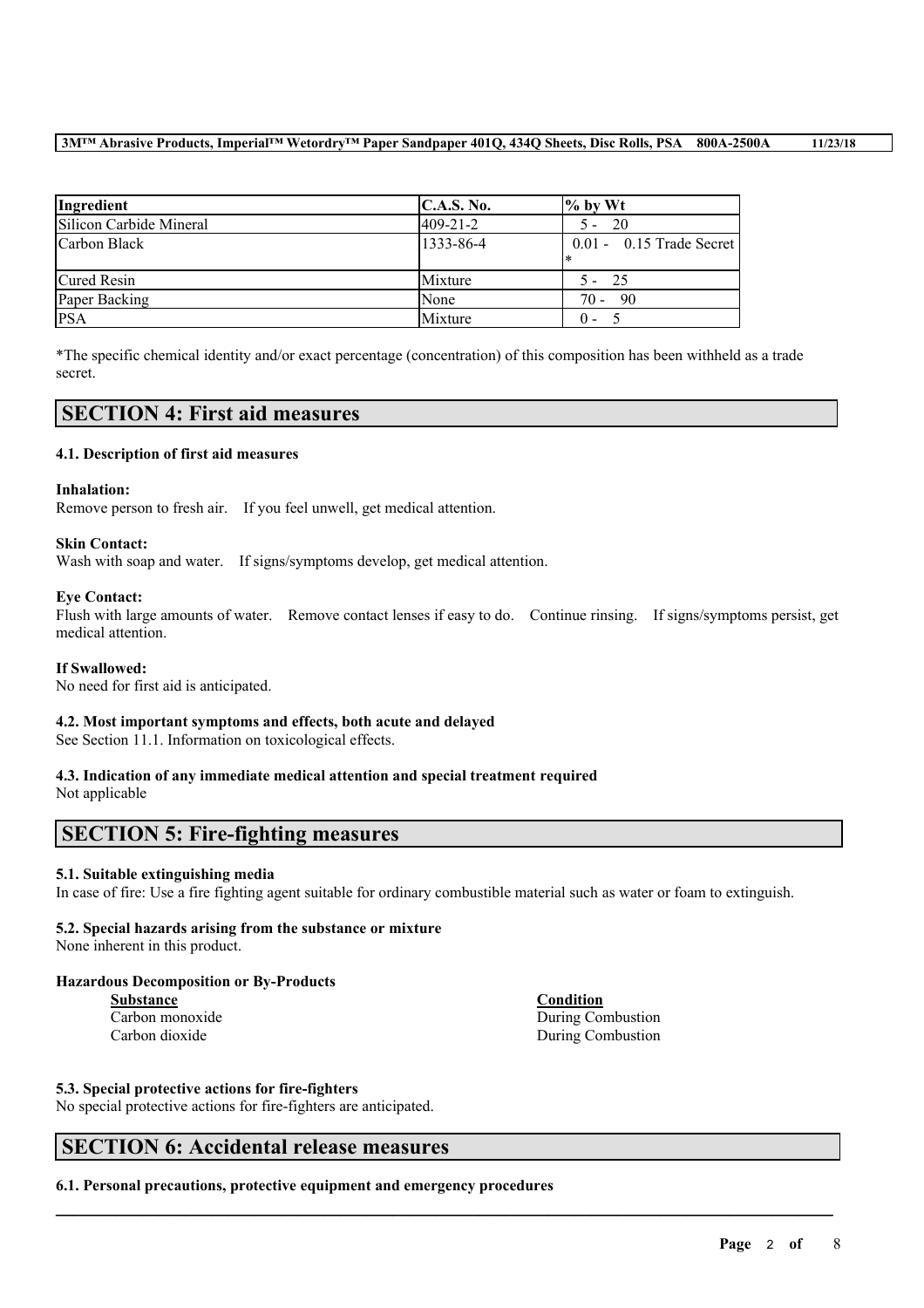Observe precautions from other sections.

#### **6.2. Environmental precautions**

Not applicable.

# **6.3. Methods and material for containment and cleaning up**

Not applicable.

# **SECTION 7: Handling and storage**

### **7.1. Precautions for safe handling**

For industrial/occupational use only. Not for consumer sale or use. Avoid breathing of dust created by sanding, grinding or machining. Combustible dust may form by action of this product on another material (substrate). Dust generated from the substrate during use of this product may be explosive if in sufficient concentration with an ignition source. Dust deposits should not be allowed to accumulate on surfaces because of the potential for secondary explosions.

### **7.2. Conditions for safe storage including any incompatibilities**

No special storage requirements.

## **SECTION 8: Exposure controls/personal protection**

### **8.1. Control parameters**

### **Occupational exposure limits**

If a component is disclosed in section 3 but does not appear in the table below, an occupational exposure limit is not available for the component.

| Ingredient              | C.A.S. No. | Agency       | Limit type                    | <b>Additional Comments</b> |
|-------------------------|------------|--------------|-------------------------------|----------------------------|
| Carbon Black            | 1333-86-4  | <b>ACGIH</b> | TWA(inhalable fraction):3     | 1A3: Confirmed animal      |
|                         |            |              | $\rm{Im}$ g/m3                | carcin.                    |
| Carbon Black            | 1333-86-4  | IOSHA        | $TWA:3.5$ mg/m $3$            |                            |
| Silicon Carbide Mineral | 1409-21-2  | IOSHA        | TWA(as total dust):15         |                            |
|                         |            |              | $mg/m3$ ; TWA(respirable      |                            |
|                         |            |              | fraction): $5 \text{ mg/m}$ 3 |                            |

ACGIH : American Conference of Governmental Industrial Hygienists

AIHA : American Industrial Hygiene Association

CMRG : Chemical Manufacturer's Recommended Guidelines

OSHA : United States Department of Labor - Occupational Safety and Health Administration

TWA: Time-Weighted-Average

STEL: Short Term Exposure Limit

CEIL: Ceiling

### **8.2. Exposure controls**

### **8.2.1. Engineering controls**

Provide appropriate local exhaust ventilation for sanding, grinding or machining. Use general dilution ventilation and/or local exhaust ventilation to control airborne exposures to below relevant Exposure Limits and/or control

dust/fume/gas/mist/vapors/spray. If ventilation is not adequate, use respiratory protection equipment. Provide local exhaust at process emission sources to control exposure near the source and to prevent the escape of dust into the work area. Ensure that dust-handling systems (such as exhaust ducts, dust collectors, vessels, and processing equipment) are designed in a manner to prevent the escape of dust into the work area (i.e., there is no leakage from the equipment).

### **8.2.2. Personal protective equipment (PPE)**

### **Eye/face protection**

To minimize the risk of injury to face and eyes, always wear eye and face protection when working at sanding or grinding

 $\mathcal{L}_\mathcal{L} = \mathcal{L}_\mathcal{L} = \mathcal{L}_\mathcal{L} = \mathcal{L}_\mathcal{L} = \mathcal{L}_\mathcal{L} = \mathcal{L}_\mathcal{L} = \mathcal{L}_\mathcal{L} = \mathcal{L}_\mathcal{L} = \mathcal{L}_\mathcal{L} = \mathcal{L}_\mathcal{L} = \mathcal{L}_\mathcal{L} = \mathcal{L}_\mathcal{L} = \mathcal{L}_\mathcal{L} = \mathcal{L}_\mathcal{L} = \mathcal{L}_\mathcal{L} = \mathcal{L}_\mathcal{L} = \mathcal{L}_\mathcal{L}$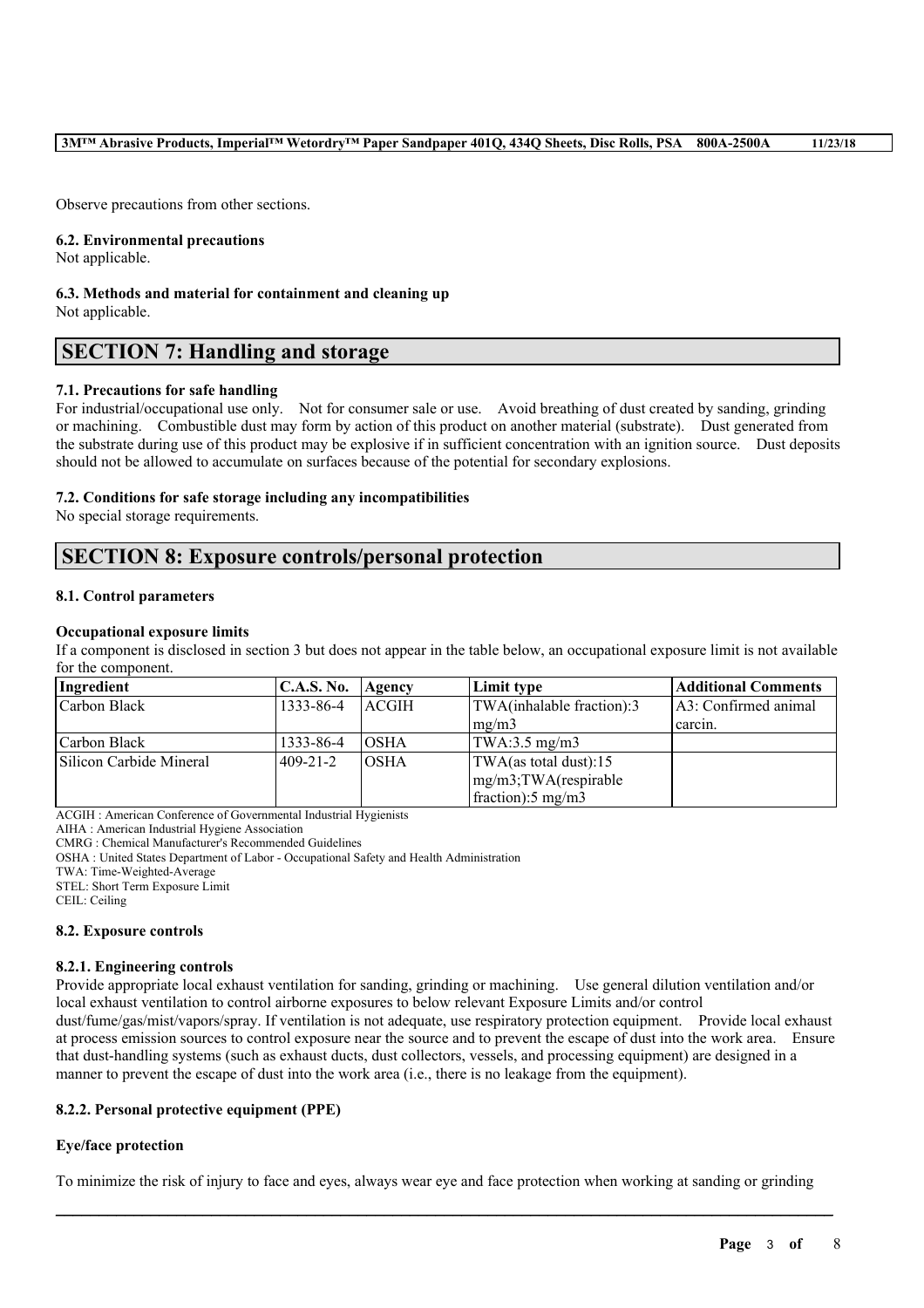operations or when near such operations. Select and use eye/face protection to prevent contact based on the results of an exposure assessment. The following eye/face protection(s) are recommended: Safety Glasses with side shields

#### **Skin/hand protection**

Wear appropriate gloves to minimize risk of injury to skin from contact with dust or physical abrasion from grinding or sanding.

#### **Respiratory protection**

Assess exposure concentrations of all materials involved in the work process. Consider material being abraded when determining the appropriate respiratory protection. Select and use appropriate respirators to prevent inhalation overexposure. An exposure assessment may be needed to decide if a respirator is required. If a respirator is needed, use respirators as part of a full respiratory protection program. Based on the results of the exposure assessment, select from the following respirator type(s) to reduce inhalation exposure:

 $\mathcal{L}_\mathcal{L} = \mathcal{L}_\mathcal{L} = \mathcal{L}_\mathcal{L} = \mathcal{L}_\mathcal{L} = \mathcal{L}_\mathcal{L} = \mathcal{L}_\mathcal{L} = \mathcal{L}_\mathcal{L} = \mathcal{L}_\mathcal{L} = \mathcal{L}_\mathcal{L} = \mathcal{L}_\mathcal{L} = \mathcal{L}_\mathcal{L} = \mathcal{L}_\mathcal{L} = \mathcal{L}_\mathcal{L} = \mathcal{L}_\mathcal{L} = \mathcal{L}_\mathcal{L} = \mathcal{L}_\mathcal{L} = \mathcal{L}_\mathcal{L}$ 

Half facepiece or full facepiece air-purifying respirator suitable for particulates

For questions about suitability for a specific application, consult with your respirator manufacturer.

## **SECTION 9: Physical and chemical properties**

#### **9.1. Information on basic physical and chemical properties**

| <b>General Physical Form:</b>          | Solid                  |
|----------------------------------------|------------------------|
| Odor, Color, Grade:                    | Solid Abrasive Product |
| <b>Odor threshold</b>                  | Not Applicable         |
| pН                                     | Not Applicable         |
| <b>Melting point</b>                   | Not Applicable         |
| <b>Boiling Point</b>                   | Not Applicable         |
| <b>Flash Point</b>                     | Not Applicable         |
| <b>Evaporation rate</b>                | Not Applicable         |
| <b>Flammability (solid, gas)</b>       | Not Classified         |
| <b>Flammable Limits(LEL)</b>           | Not Applicable         |
| <b>Flammable Limits(UEL)</b>           | Not Applicable         |
| <b>Vapor Pressure</b>                  | Not Applicable         |
| <b>Vapor Density</b>                   | Not Applicable         |
| <b>Specific Gravity</b>                | Not Applicable         |
| <b>Solubility in Water</b>             | Not Applicable         |
| Solubility- non-water                  | Not Applicable         |
| Partition coefficient: n-octanol/water | Not Applicable         |
| <b>Autoignition temperature</b>        | Not Applicable         |
| <b>Decomposition temperature</b>       | Not Applicable         |
| <b>Viscosity</b>                       | Not Applicable         |
| Molecular weight                       | No Data Available      |
|                                        |                        |

## **SECTION 10: Stability and reactivity**

#### **10.1. Reactivity**

This material is considered to be non reactive under normal use conditions.

#### **10.2. Chemical stability**

Stable.

#### **10.3. Possibility of hazardous reactions**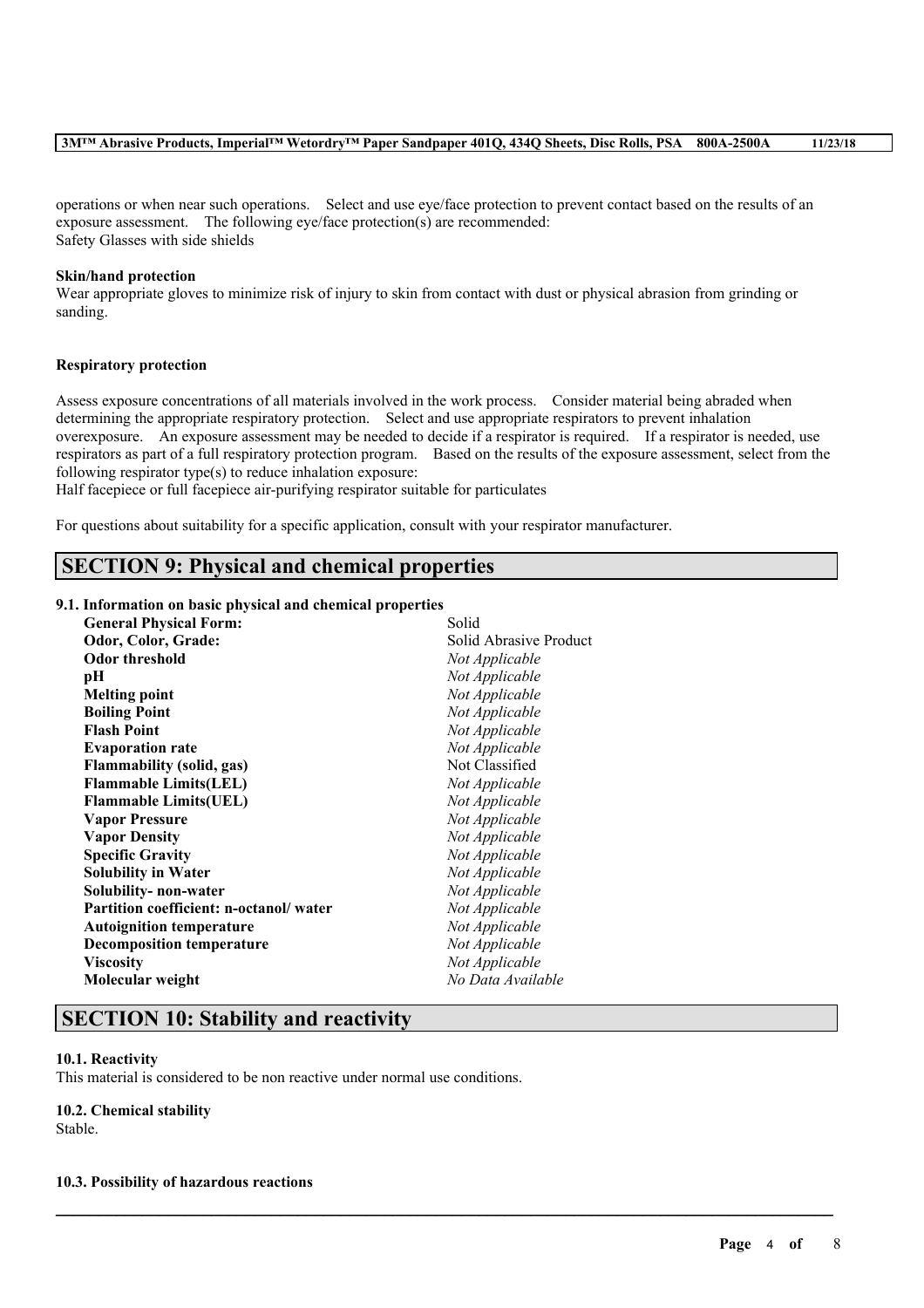Hazardous polymerization will not occur.

**10.4. Conditions to avoid** None known.

**10.5. Incompatible materials** None known.

## **10.6. Hazardous decomposition products**

**Substance Condition**

None known.

Refer to section 5.2 for hazardous decomposition products during combustion.

## **SECTION 11: Toxicological information**

The information below may not be consistent with the material classification in Section 2 if specific ingredient **classifications are mandated by a competent authority. In addition, toxicological data on ingredients may not be** reflected in the material classification and/or the signs and symptoms of exposure, because an ingredient may be present below the threshold for labeling, an ingredient may not be available for exposure, or the data may not be **relevant to the material as a whole.**

**11.1. Information on Toxicological effects**

**Signs and Symptoms of Exposure**

### Based on test data and/or information on the components, this material may produce the following health effects:

#### **Inhalation:**

Dust from grinding, sanding or machining may cause irritation of the respiratory system. Signs/symptoms may include cough, sneezing, nasal discharge, headache, hoarseness, and nose and throat pain.

### **Skin Contact:**

Mechanical Skin irritation: Signs/symptoms may include abrasion, redness, pain, and itching.

### **Eye Contact:**

Mechanical eye irritation: Signs/symptoms may include pain, redness, tearing and corneal abrasion.

Dust created by grinding, sanding, or machining may cause eye irritation. Signs/symptoms may include redness, swelling, pain, tearing, and blurred or hazy vision.

#### **Ingestion:**

No health effects are expected.

#### **Carcinogenicity:**

| Ingredient                          | NO.        | $\sqrt{ }$<br>scription<br>Aass:                                    | tegulation<br>KC.                                              |
|-------------------------------------|------------|---------------------------------------------------------------------|----------------------------------------------------------------|
| v.<br>$\sqrt{ }$<br>Black<br>Carbon | s_xn_<br>. | . .<br>$\sqrt{2}$<br>n r<br>.,<br>carc<br>Possible<br>human<br>- GN | International<br>Research<br>. on<br>r Cancer<br>Agency<br>toi |

#### **Additional Information:**

This document covers only the 3M product. For complete assessment, when determining the degree of hazard, the material being abraded must also be considered.

 $\mathcal{L}_\mathcal{L} = \mathcal{L}_\mathcal{L} = \mathcal{L}_\mathcal{L} = \mathcal{L}_\mathcal{L} = \mathcal{L}_\mathcal{L} = \mathcal{L}_\mathcal{L} = \mathcal{L}_\mathcal{L} = \mathcal{L}_\mathcal{L} = \mathcal{L}_\mathcal{L} = \mathcal{L}_\mathcal{L} = \mathcal{L}_\mathcal{L} = \mathcal{L}_\mathcal{L} = \mathcal{L}_\mathcal{L} = \mathcal{L}_\mathcal{L} = \mathcal{L}_\mathcal{L} = \mathcal{L}_\mathcal{L} = \mathcal{L}_\mathcal{L}$ 

### **Toxicological Data**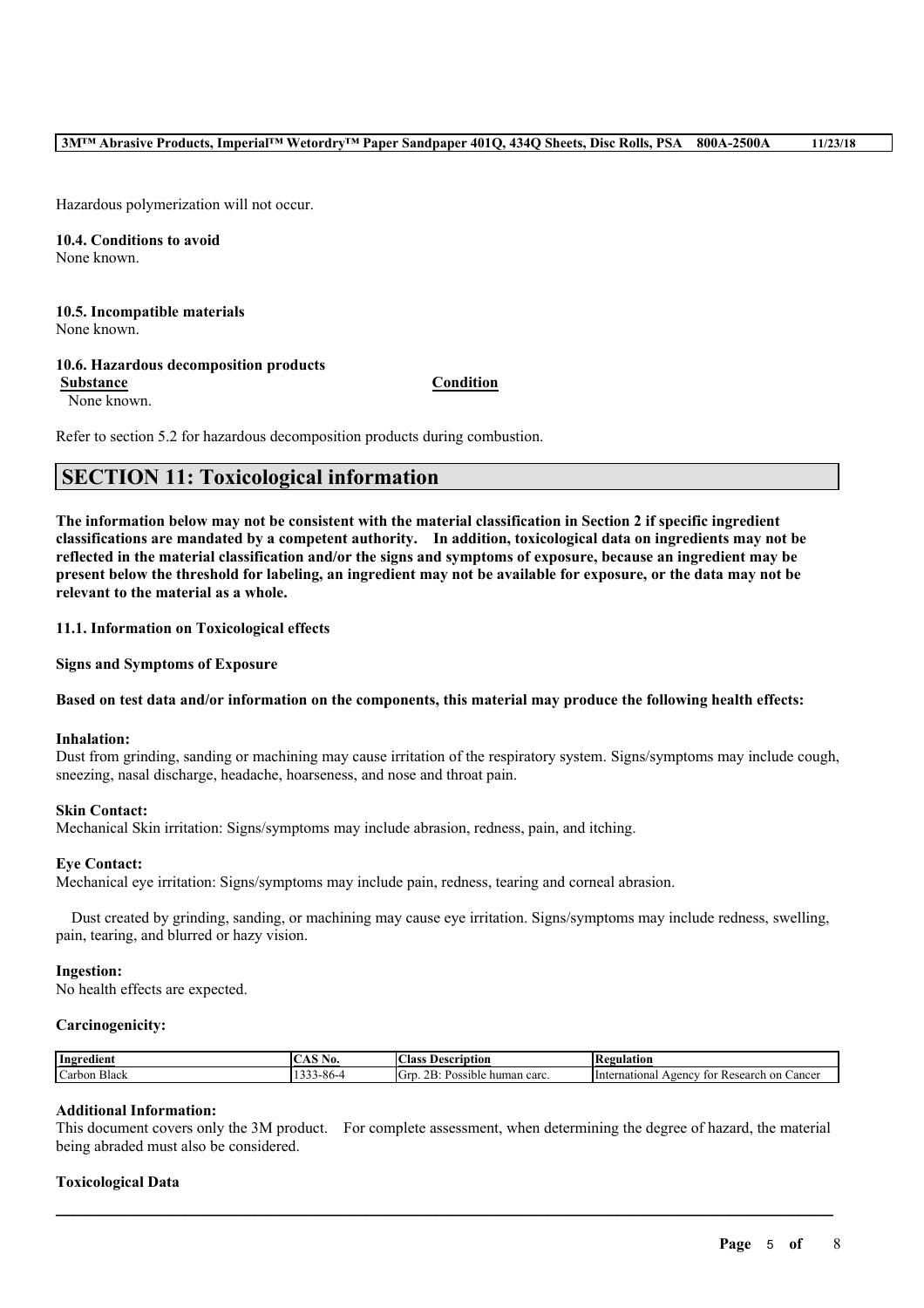#### **3M™ Abrasive Products, Imperial™ Wetordry™ Paper Sandpaper 401Q, 434Q Sheets, Disc Rolls, PSA 800A-2500A 11/23/18**

If a component is disclosed in section 3 but does not appear in a table below, either no data are available for that endpoint or the data are not sufficient for classification.

#### **Acute Toxicity**

| Name                    | Route     | <b>Species</b> | Value                                             |
|-------------------------|-----------|----------------|---------------------------------------------------|
| Overall product         | Ingestion |                | No data available; calculated $ATE > 5,000$ mg/kg |
| Silicon Carbide Mineral | Dermal    | Rat            | $LD50 > 2,000$ mg/kg                              |
| Silicon Carbide Mineral | Ingestion | Rat            | $LD50 > 2,000$ mg/kg                              |
| Carbon Black            | Dermal    | Rabbit         | $LD50 > 3,000$ mg/kg                              |
| Carbon Black            | Ingestion | Rat            | $LD50 > 8,000$ mg/kg                              |

 $ATE = acute$  toxicity estimate

#### **Skin Corrosion/Irritation**

| Name                    | <b>Species</b> | Value                                       |
|-------------------------|----------------|---------------------------------------------|
| Silicon Carbide Mineral | Rat            | No significant irritation                   |
| Carbon Black            | Rabbit         | $\cdot$ $\sim$<br>No significant irritation |

#### **Serious Eye Damage/Irritation**

| Name                    | <b>Species</b> | Value                     |
|-------------------------|----------------|---------------------------|
|                         |                |                           |
| Silicon Carbide Mineral | Professio      | No significant irritation |
|                         | nal            |                           |
|                         | judgeme        |                           |
|                         | nt             |                           |
| Carbon Black            | Rabbit         | No significant irritation |

#### **Skin Sensitization**

For the component/components, either no data are currently available or the data are not sufficient for classification.

#### **Respiratory Sensitization**

For the component/components, either no data are currently available or the data are not sufficient for classification.

#### **Germ Cell Mutagenicity**

| Name         | Route    | Value                                          |
|--------------|----------|------------------------------------------------|
| Carbon Black | In Vitro | Not mutagenic                                  |
| Carbon Black | In vivo  | Some positive data exist, but the data are not |
|              |          | sufficient for classification                  |

#### **Carcinogenicity**

| Name         | Route      | Species | Value            |
|--------------|------------|---------|------------------|
| Carbon Black | Dermal     | Mouse   | Not carcinogenic |
| Carbon Black | Ingestion  | Mouse   | Not carcinogenic |
| Carbon Black | Inhalation | Rat     | Carcinogenic     |

#### **Reproductive Toxicity**

#### **Reproductive and/or Developmental Effects**

For the component/components, either no data are currently available or the data are not sufficient for classification.

### **Target Organ(s)**

#### **Specific Target Organ Toxicity - single exposure**

For the component/components, either no data are currently available or the data are not sufficient for classification.

## **Specific Target Organ Toxicity - repeated exposure**

| Name |  | Route | -<br>Target<br>Jrgan(s | ⁄ alue | <b>Species</b> | <b>CONTRACT</b><br><b>Result</b><br>est. | ``xposure |
|------|--|-------|------------------------|--------|----------------|------------------------------------------|-----------|
|      |  |       |                        |        |                |                                          |           |

 $\mathcal{L}_\mathcal{L} = \mathcal{L}_\mathcal{L} = \mathcal{L}_\mathcal{L} = \mathcal{L}_\mathcal{L} = \mathcal{L}_\mathcal{L} = \mathcal{L}_\mathcal{L} = \mathcal{L}_\mathcal{L} = \mathcal{L}_\mathcal{L} = \mathcal{L}_\mathcal{L} = \mathcal{L}_\mathcal{L} = \mathcal{L}_\mathcal{L} = \mathcal{L}_\mathcal{L} = \mathcal{L}_\mathcal{L} = \mathcal{L}_\mathcal{L} = \mathcal{L}_\mathcal{L} = \mathcal{L}_\mathcal{L} = \mathcal{L}_\mathcal{L}$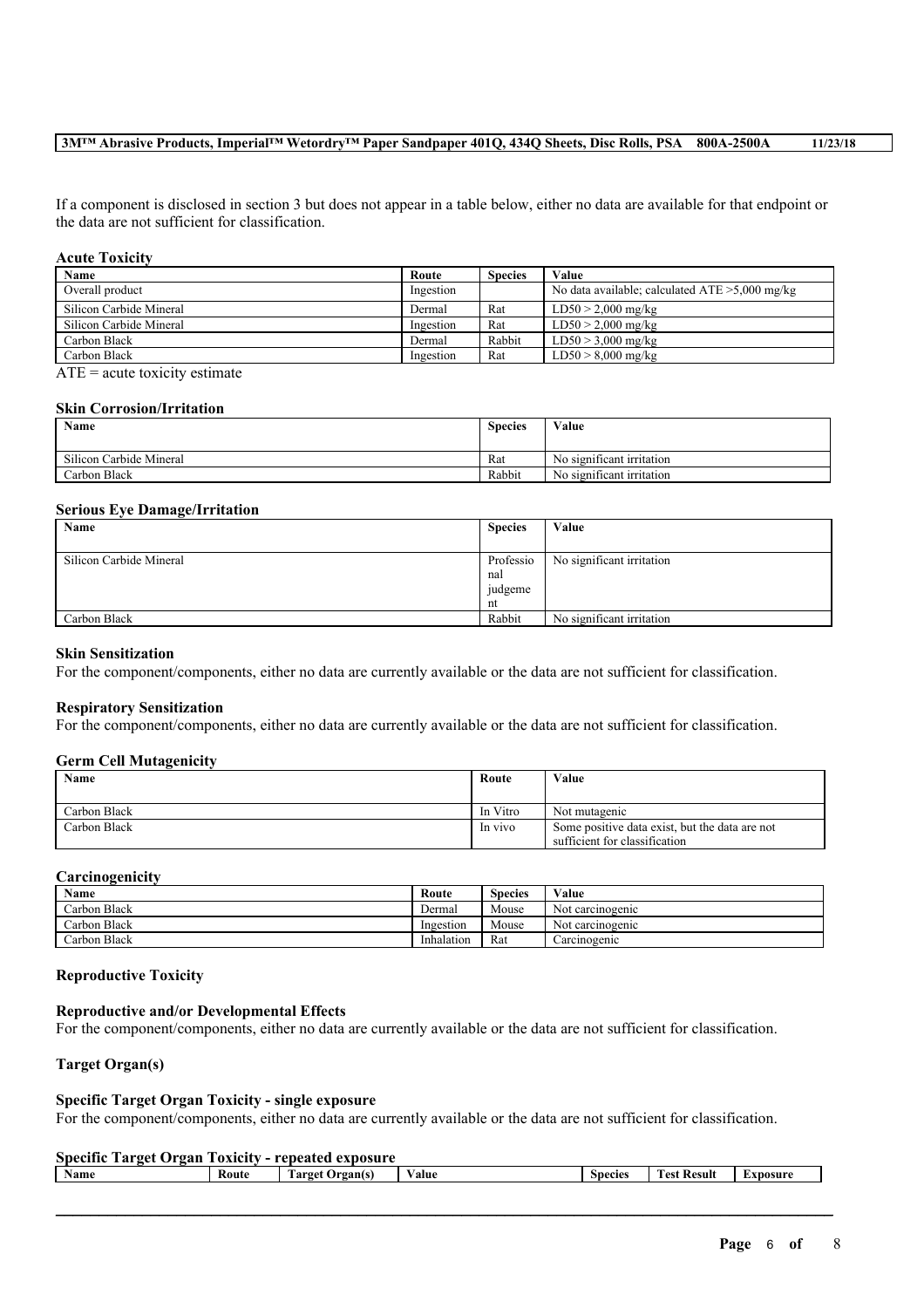### **3M™ Abrasive Products, Imperial™ Wetordry™ Paper Sandpaper 401Q, 434Q Sheets, Disc Rolls, PSA 800A-2500A 11/23/18**

|                              |            |                |                          |              |                     | <b>Duration</b> |
|------------------------------|------------|----------------|--------------------------|--------------|---------------------|-----------------|
| $\mathbf{D}$<br>∴arbon Black | Inhalation | pneumoconiosis | . .<br>classified<br>Not | $-$<br>Human | <b>NOAEL</b><br>Not | occupational    |
|                              |            |                |                          |              | .<br>available      | exposure        |

#### **Aspiration Hazard**

For the component/components, either no data are currently available or the data are not sufficient for classification.

#### Please contact the address or phone number listed on the first page of the SDS for additional toxicological information **on this material and/or its components.**

# **SECTION 12: Ecological information**

### **Ecotoxicological information**

Please contact the address or phone number listed on the first page of the SDS for additional ecotoxicological information on this material and/or its components.

#### **Chemical fate information**

Please contact the address or phone number listed on the first page of the SDS for additional chemical fate information on this material and/or its components.

## **SECTION 13: Disposal considerations**

### **13.1. Disposal methods**

Dispose of contents/ container in accordance with the local/regional/national/international regulations.

The substrate that was abraded must be considered as a factor in the disposal method for this product. Prior to disposal, consult all applicable authorities and regulations to insure proper classification. Dispose of waste product in a permitted industrial waste facility. As a disposal alternative, incinerate in a permitted waste incineration facility. If no other disposal options are available, waste product may be placed in a landfill properly designed for industrial waste.

### **EPA Hazardous Waste Number (RCRA):** Not regulated

## **SECTION 14: Transport Information**

These transportation classifications are provided as a customer service. As the shipper YOU remain responsible for complying with all applicable laws and regulations, including proper transportation classification and packaging. 3M transportation classifications are based on product formulation, packaging, 3M policies and 3M understanding of applicable current regulations. 3M does not guarantee the accuracy of this classification information. This information applies only to transportation classification and not the packaging, labeling, or marking requirements. The original 3M package is certified for U.S. ground shipment only. If you are shipping by air or ocean, the package may not meet applicable regulatory requirements.

 $\mathcal{L}_\mathcal{L} = \mathcal{L}_\mathcal{L} = \mathcal{L}_\mathcal{L} = \mathcal{L}_\mathcal{L} = \mathcal{L}_\mathcal{L} = \mathcal{L}_\mathcal{L} = \mathcal{L}_\mathcal{L} = \mathcal{L}_\mathcal{L} = \mathcal{L}_\mathcal{L} = \mathcal{L}_\mathcal{L} = \mathcal{L}_\mathcal{L} = \mathcal{L}_\mathcal{L} = \mathcal{L}_\mathcal{L} = \mathcal{L}_\mathcal{L} = \mathcal{L}_\mathcal{L} = \mathcal{L}_\mathcal{L} = \mathcal{L}_\mathcal{L}$ 

## **SECTION 15: Regulatory information**

### **15.1. US Federal Regulations**

Contact 3M for more information.

## **EPCRA 311/312 Hazard Classifications:**

### **Physical Hazards**

Not applicable